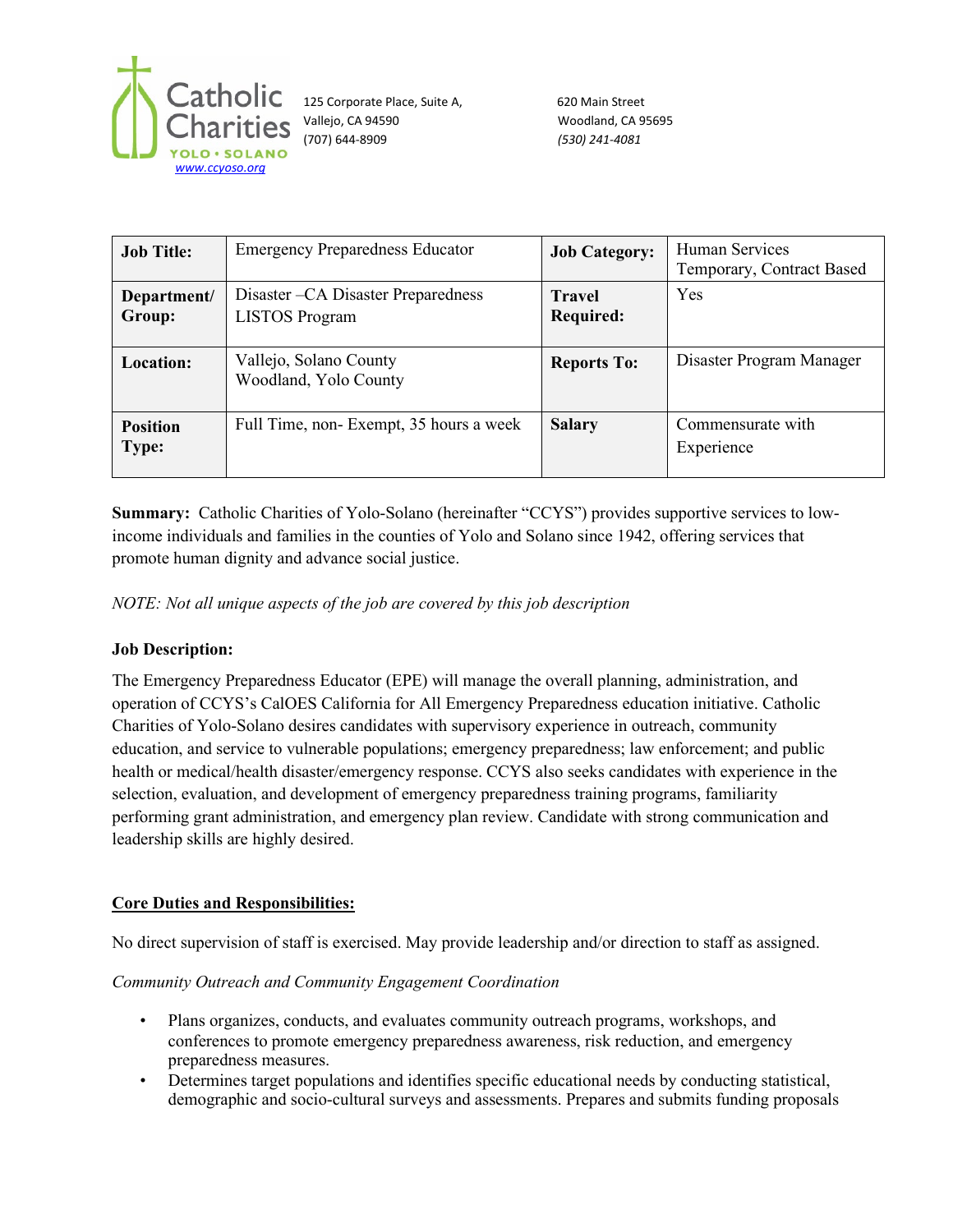

125 Corporate Place, Suite A, 620 Main Street Vallejo, CA 94590 Woodland, CA 95695 (707) 644-8909 *(530) 241-4081*

to appropriate agencies and organizations.

- Prepares exhibits, brochures, flyers, posters, and other materials for presentation to the public, community agencies, support groups, emergency management professionals, and elected officials; works closely with community members in promoting events and outreach activities; reviews, selects and orders informational and educational literature.
- Receives public inquiries regarding emergency preparedness resources and issues; provides information and referrals to appropriate disaster service providers and/or other agencies.
- Plans and provides training in disaster education to, agency representatives, school personnel, etc. Provides technical assistance and interpretation regarding current and pending community emergency and disaster protocol and laws to various government officials, businesses and organizations.
- Coordinates activities with state, regional and local organizations to deliver similar disaster preparedness related programs and outreach projects.
- Recruits and organizes volunteer teams to assist in promoting mitigation maintenance in specific community populations; plans and implements team activities and projects.
- Represents CCYS and its programs at professional, community, and agency meetings and functions; participates on committees, advisory boards, task forces, etc., as appropriate.
- Attends training sessions, meetings, conferences, etc., to enhance job knowledge and skills. Performs various office/administrative duties as necessary, including preparing comprehensive reports and correspondence, compiling, and analyzing statistical data for reports, attending and conducting meetings, procuring supplies, maintaining files, etc.
- Assist clients in accessing appropriate services by identifying and reducing barriers. Provide client education about the community disaster preparedness systems and resources.
- Conducts focus groups on specific topics/needs assessment as necessary. Performs general administrative/office work as required, including but not limited to copying, filing, preparing, faxing documents, answering telephone. Performs related work as required.

### **Core Competencies:**

- Understands CCYS mission and is responsible, adaptive, resourceful, innovative & solution focused and team oriented.
- Demonstrate a fundamental respect for the dignity of others.
- Understands and values quality improvement, able to effectively address overlapping projects and deadlines. Adaptable and reliable in the face of conflict, crisis, or changing priorities.
- A demonstrated commitment to diversity and inclusion, valuing a diversity of perspectives and encouraging contributions by all team members.
- High analytical abilities to process large amounts of data from multiple sources.
- Ability to prioritize across multiple types of work.
- Actively engages in problem solving; Responds to complaints; Seeks resolution of conflicts. Is organized, efficient, and effective; Sets goals for work tasks: Identifies priority issues; Meets productivity standards.